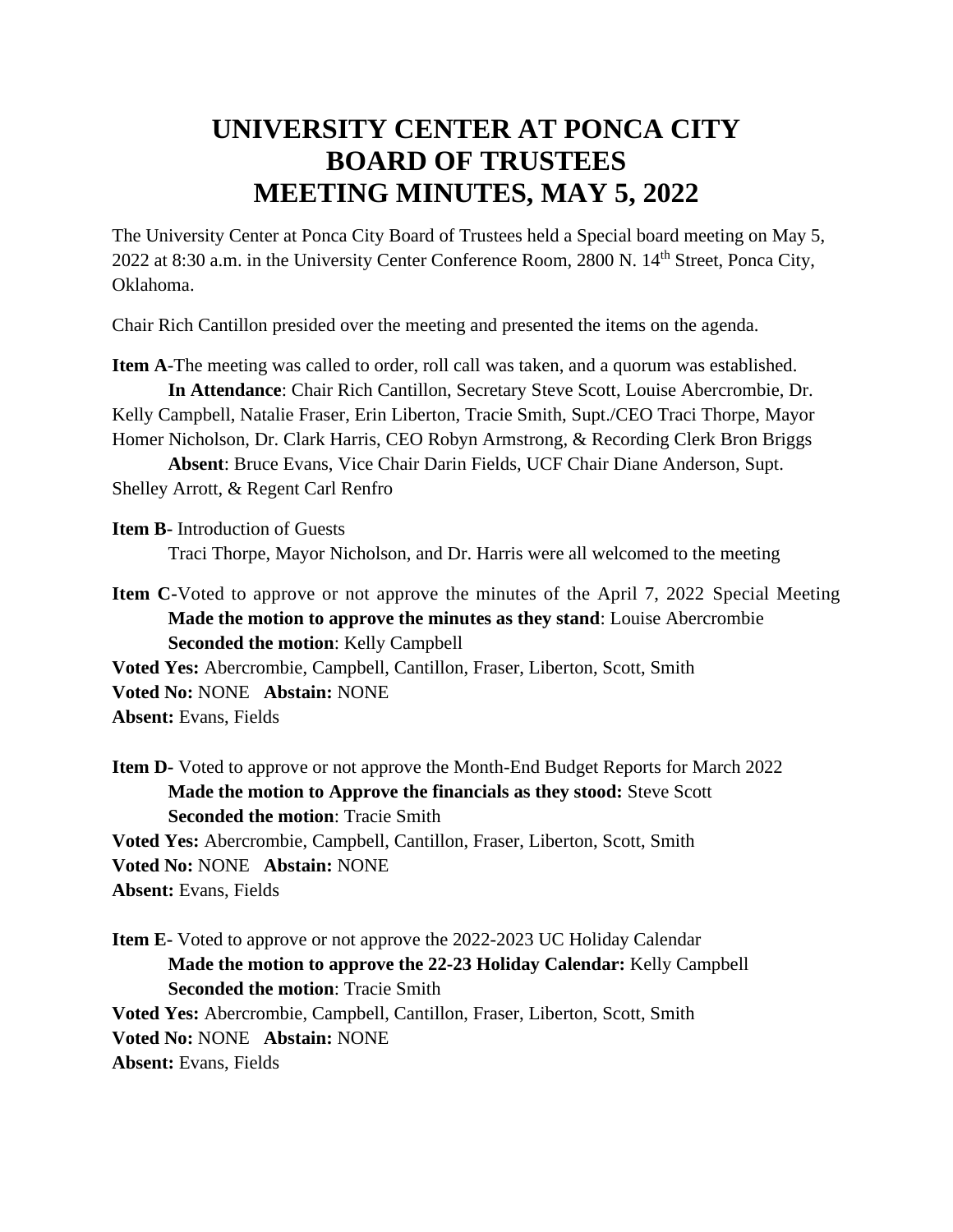**Item F-** CEO Robyn Armstrong presented the UCF Report for the absent UCF Chair Diane Anderson

I have been working with the auditing firm this week to provide documents requested. I will work with the UCF board moving forward to clean up the vacant space that is under contract for sale so it is ready for closing. There are two new UCF board members, Mindy Meyer, and Rich Terrill. They attended their first meeting last month. The UCF also has a brand-new treasurer, Brooke Jones, who I will be working with to make sure the transition runs smooth for her.

**Item G-** UC CEO Robyn Armstrong gave the Administrative Report.

- **Enrollment** Finals Week. We have scheduled and proctored quite a few finals. Most of them are online on Blackboard vs. in class like before pandemic. Summer and Fall enrollment are open. We are doing our best to plan ahead and be ready for Fall to boost enrollment. We plan to schedule a date in July, and circle back in August for Dr. Edgington to come to the UC to meet with students and help push fall enrollment. I will reach out to NWOSU as well.
- **NOC** -Bron and I met with Dr. Rick Edgington and Diana Watkins from NOC to discuss enrollment procedures for NOC students. Students are encouraged to enroll themselves online using the NOC portal. Dr. Edgington walked us through the process of on boarding students. Was very informative. I was concerned that students would enroll in the wrong sections. We can still meet with the students to help navigate the process.
- **Summer Robotics – Collaborate with Doodle Academy-Alena Jennings**
- **Graduation-** We have 19 NWOSU graduates this Spring, 33 NOC Students.
- **Grant Application –** Submitted Non-Profit Grant Application for ARPA Funds. Adam had initiated this before he left to replace 2 switches, long, and short range access points. This benefits students that need to connect to their online and zoom classes. The UC didn't qualify for any ARPA Funds. Rhonda Skrapke is pushing to take this item to City Commission meeting on Monday May 9, 2022. Hopeful we will receive funds.
- **Newkirk Leadership-** The leadership group toured the University Center last week, which included the Superintendent of Newkirk Public Schools. They were impressed with the University Center.

**Item H-** Comments from the public.

- **Pioneer Tech-** Traci Thorpe reported that PTC recently had School Board Trainings for new school board members and superintendents from the surrounding schools. PTC is also restarting its  $3<sup>rd</sup>$  Grade tour event this week after a hiatus due to the Pandemic. Starting in July, Pioneer Tech will start offering a Basic Training Academy for Law Enforcement after CLEET approved PTC to be a site. Also, summer camps are starting to fill up for younger students and there will also be 8 summer academies for older students that will be in various capacities.
- **NOC-** Dr. Harris stated that NOC had 536 graduates throughout all of their campuses. NOC also hired a new Vice President of Academic Affairs. NOC is also working with the